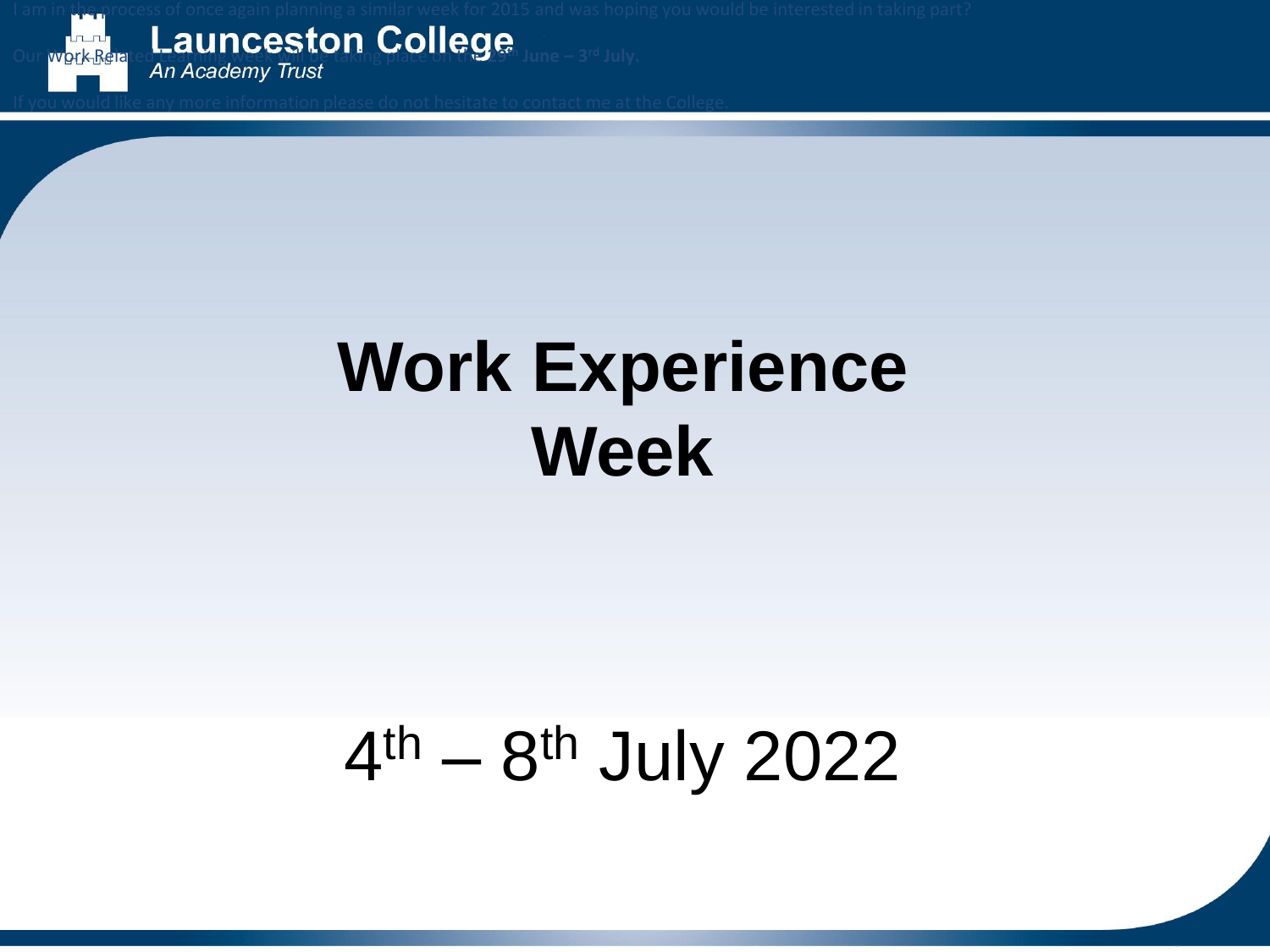

# Work Experience

- Hands on experience at a job of their choice
- Chance to find out if they really like the work area they have chosen
- Their first real opportunity at a job/career area that they are interested in
- Opportunity to make contacts for part-time work or future employment
- To help identify skills used in the work place
- To help equate school work with the work environment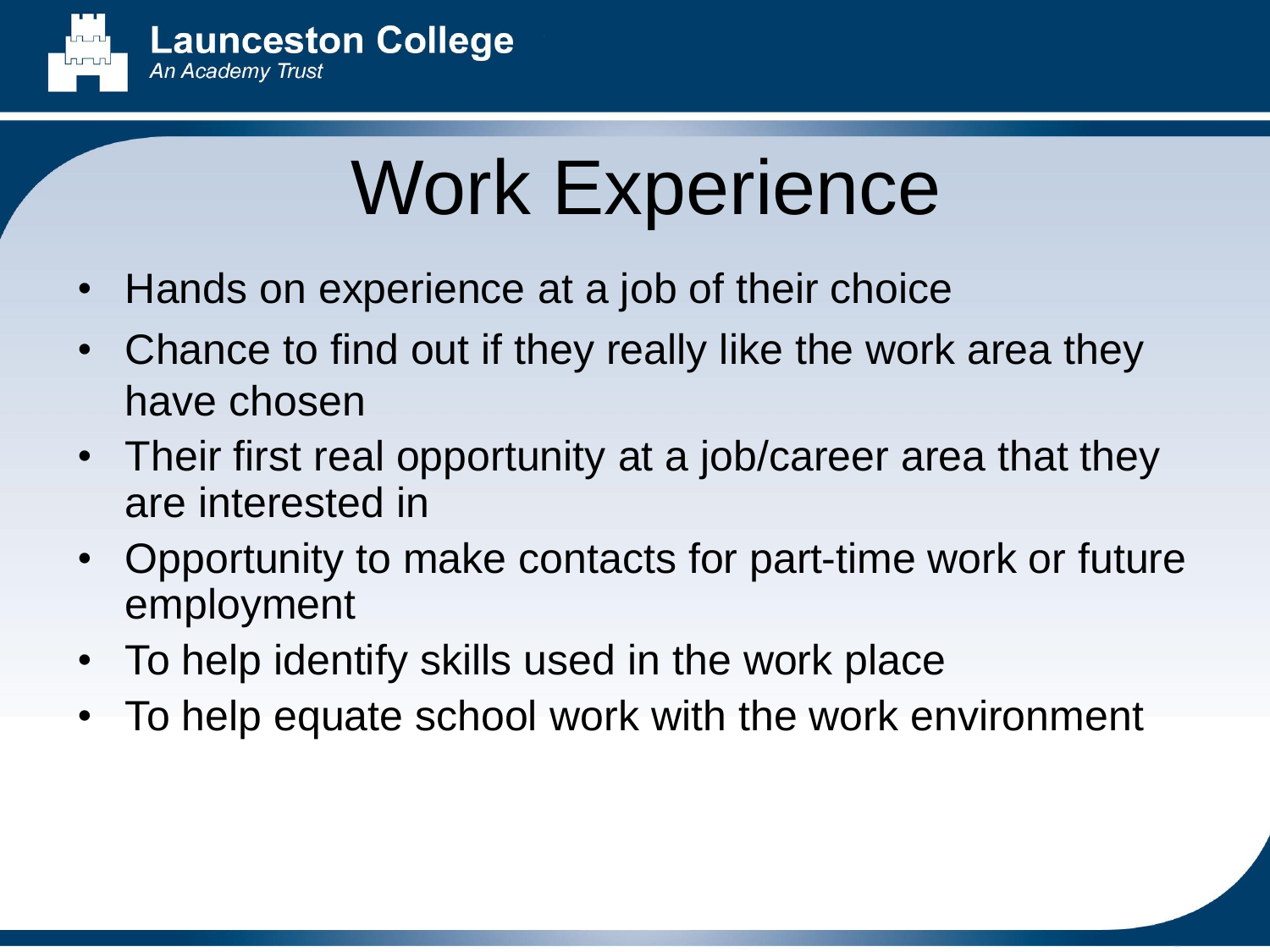

#### Where can students do a Work Experience Placement?

- Launceston and local area
- Devon
- **London**

#### ❖ *In Fact anywhere in the UK*

• **providing you agree and arrangements for accommodation and travel have been put in place**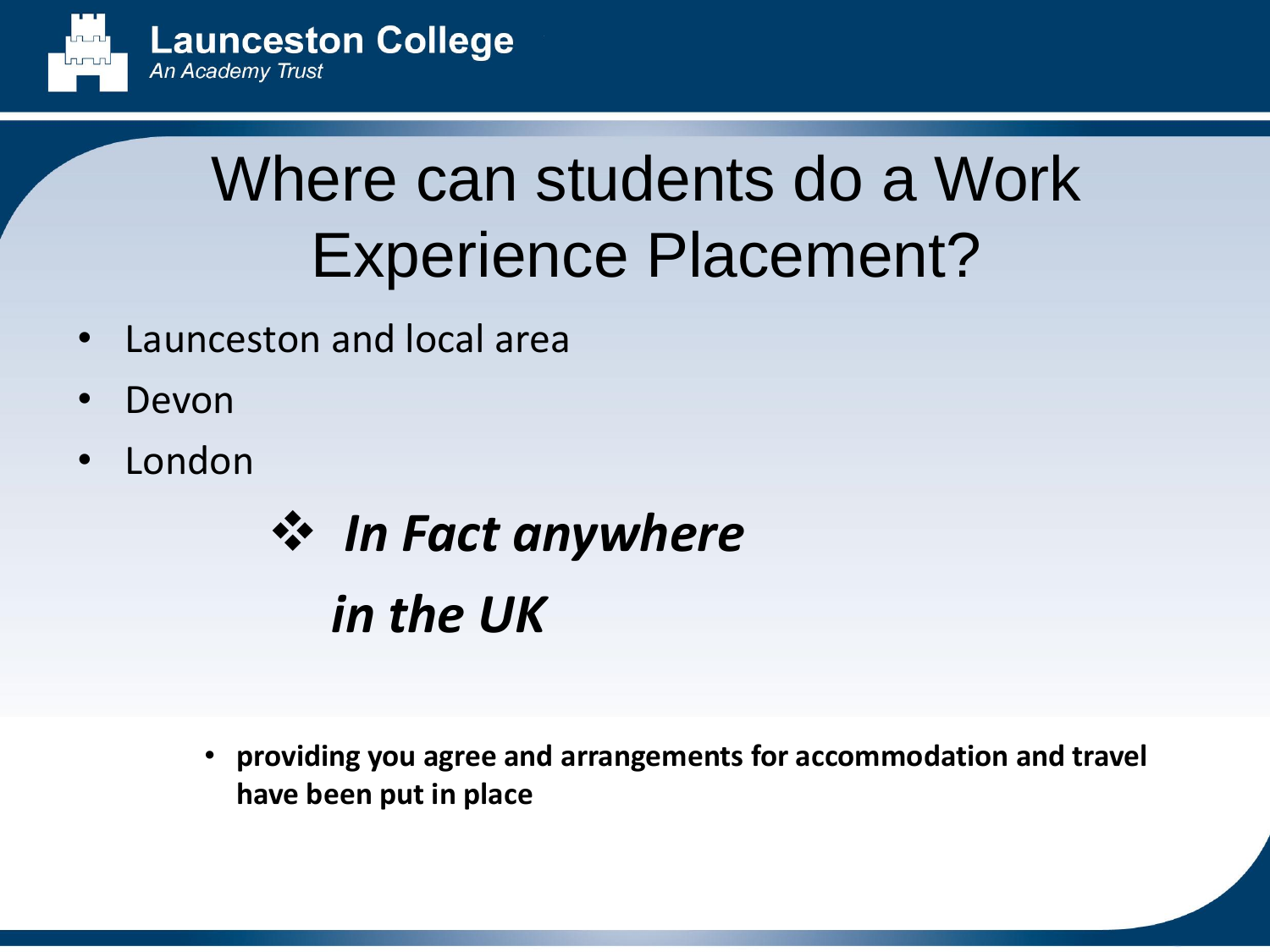

## What is in the students folder

- A work experience Approval & Consent Form (Lilac)
- Key dates and deadlines.
- Contact details for relevant staff.
- Placement Information sheet.
- An envelope containing information for employers.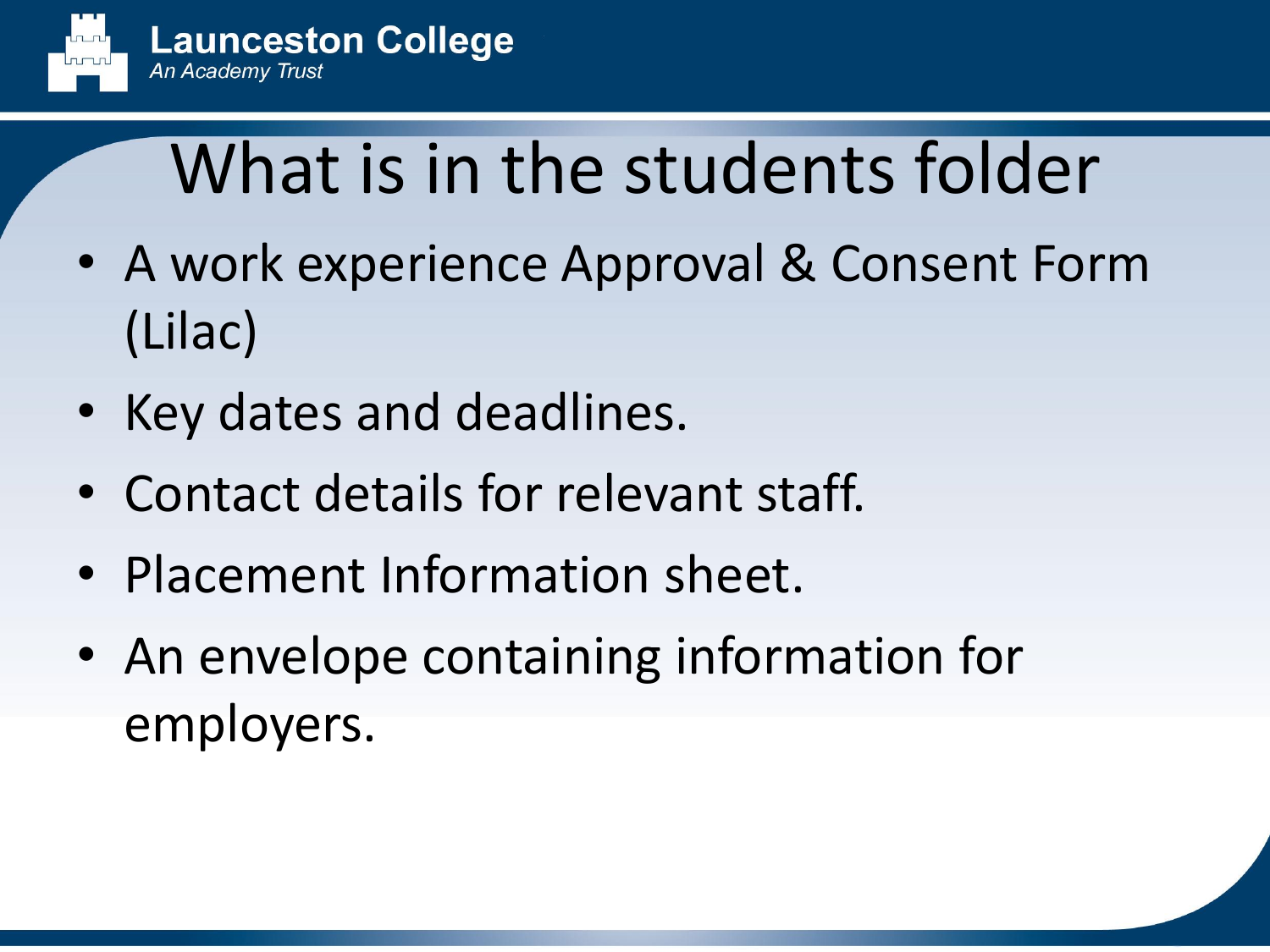

# What to do next

- Read all the information carefully with your child.
- Complete section 1 of the Lilac Approval & Consent form.
- Keep the folder safe until a placement has been found.
- Once a placement has been found the Lilac Approval & Consent form can be sent to the Employer in the envelope provided.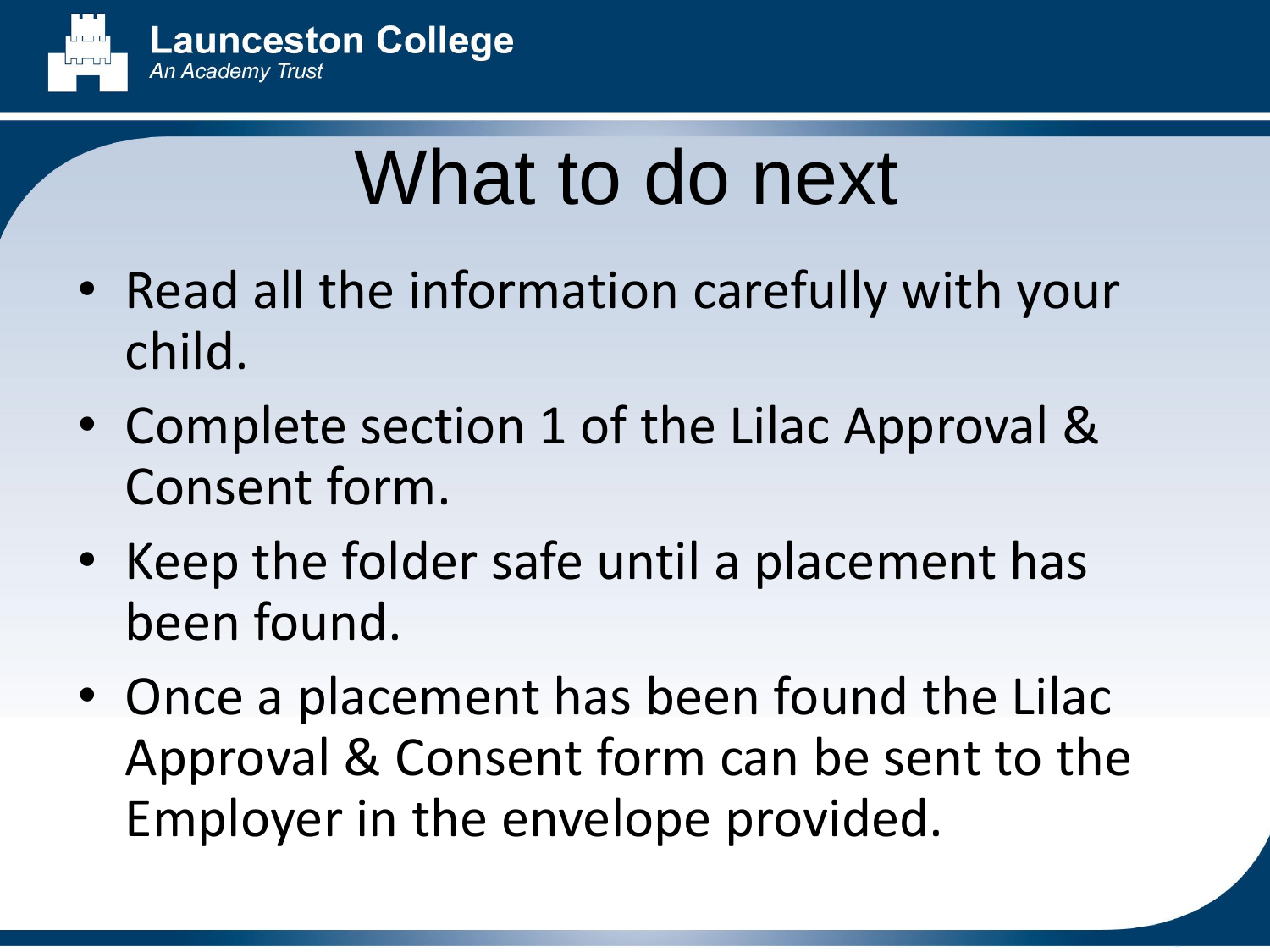

# Important Information

- Employers will need to have Public Liability Insurance and Employers Liability Insurance for the placement to be approved by the College.
- Placements can only start when the paperwork has been completed and returned to Mrs Acaster and it has been approved.